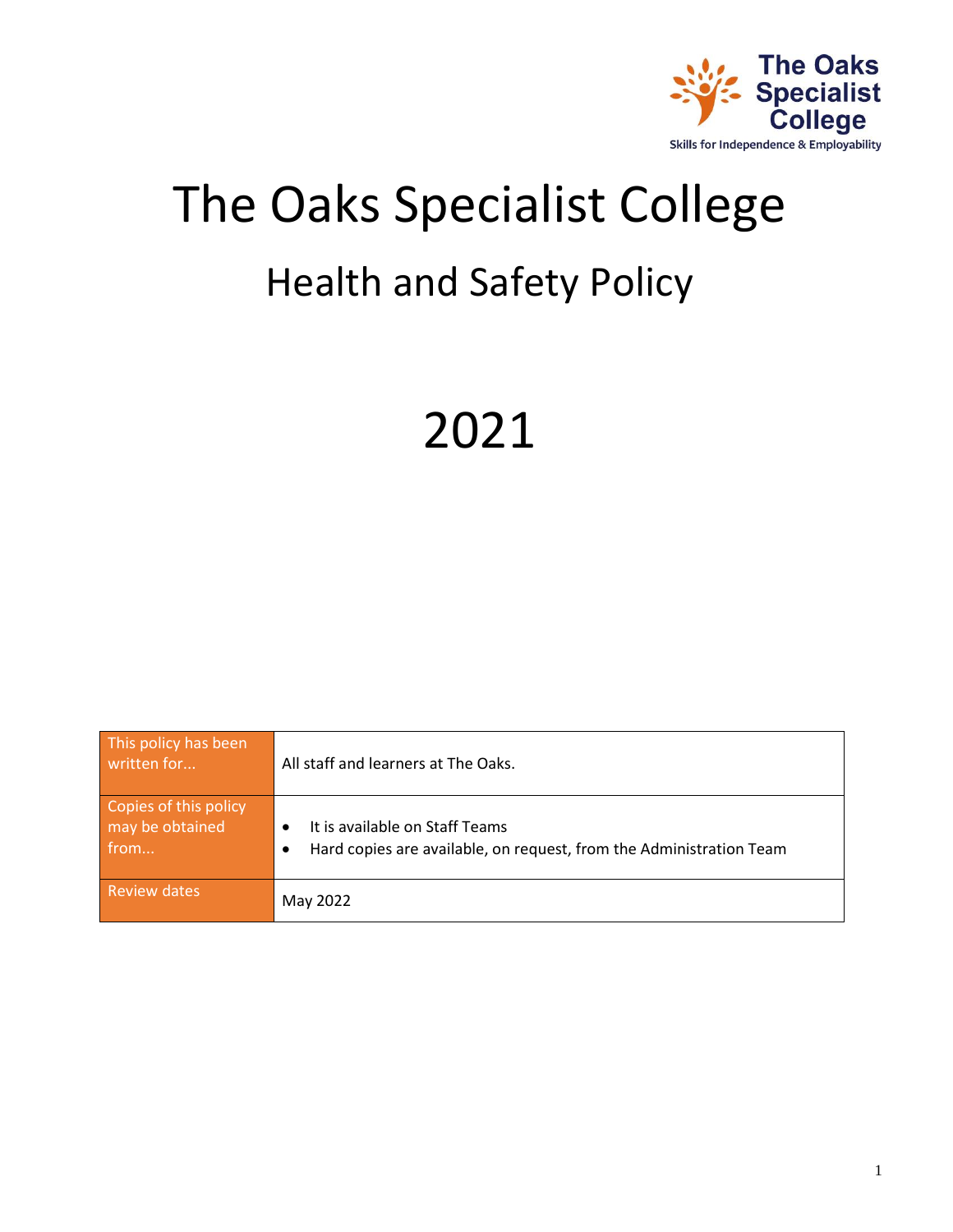#### **Policy Statement**

The Chief Executive Officer and Trustees are committed to establishing and implementing arrangements that will:

- Ensure all staff and all learners are safeguarded when on College premises, or engaged in off-site activities (e.g. College trips, sports events etc.).
- Ensure the premises for which they are responsible have safe access and egress for all staff, learners and visitors.
- Provide adequate facilities and arrangements for welfare.
- Provide and maintain safe plant and safe systems of work without risks to health.
- Ensure safe use, handling, storage and transport of articles.
- Provide suitable information, training, instruction and supervision to keep all staff, learners and visitors safe.

#### **Organisation**

Kent County Council (as the owner of the premises and land) and the Management Board has a statutory duty in respect of health and safety in community and voluntary controlled Colleges to ensure that premises and people are healthy and safe.

At College level, the responsibility is devolved to the Head of College who has day to day responsibility as Officer in Charge of the premises for ensuring that they are safe. In so doing, she may delegate certain tasks and responsibilities to other members of staff and will refer appropriate matters to the Management Board or to the Local Authority as owners of the premises.

She is also responsible as a senior line manager for ensuring that staff, learners and other visitors (including contractors) adopt safe working practices and generally conduct themselves in such a way that they will not injure themselves or others.

#### **HEAD OF COLLEGE'S RESPONSIBILITIES:**

- To ensure this policy is reviewed annually, or before, if there are any changes in circumstances;
- To ensure that employee responsibilities regarding health and safety are included in his/her job description and that it is properly received and understood;
- To include health and safety issues in the College improvement plan, if necessary;
- To carry out regular health and safety inspections (at least three times a year) and take remedial action as appropriate;
- To undertake risk assessments, record significant findings, and review annually, or before if there is a change in circumstance;
- To receive and deal promptly with raised issues or complaints about unsafe premises, equipment or work practices;
- To liaise with KCC property and infrastructure support and/or the building maintenance consultants and/or with contractors to resolve property maintenance issues;
- To ensure that the requirements of any enforcement officer (e.g. HSE Inspector, Environmental Health Officer, Fire Liaison Officer, or Environmental Agency Inspector) are properly addressed;
- To ensure that emergency evacuation procedures are in place and tested;
- To ensure that adequate first aid provision is available and kept up to date;
- To report health and safety issues to the management board on a regular basis;
- To monitor and review all health and safety policies and procedures.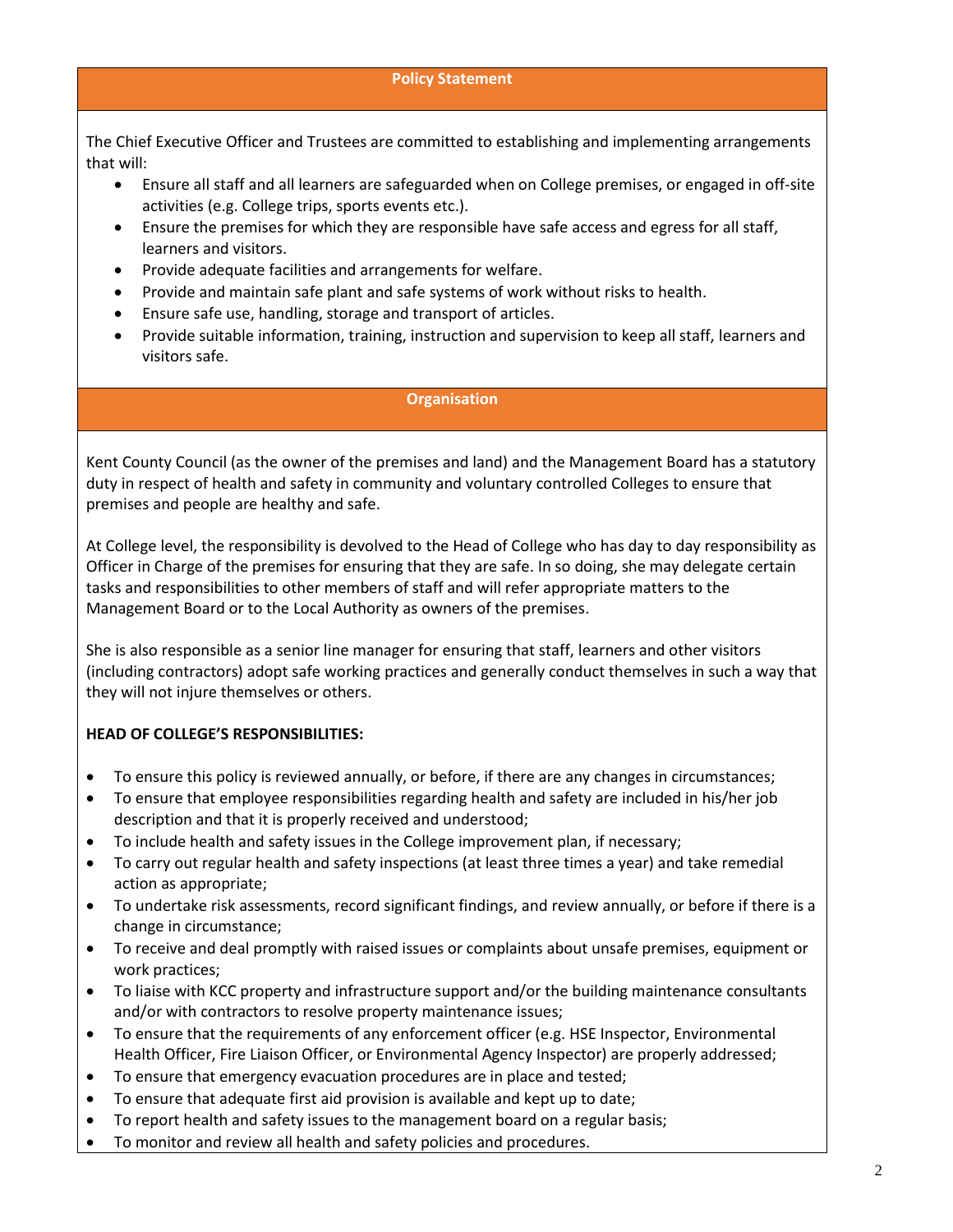| <b>Areas of responsibility</b>          | When                        | <b>Named person/persons</b>    |
|-----------------------------------------|-----------------------------|--------------------------------|
| Health & Safety Reports                 | Termly                      | Teachers/Tutors                |
| Learner Risk Assessments & updates      | As needed                   | Form Tutor/Teacher             |
| Accident Reporting to KCC/H&S           | As needed                   | (admin)                        |
| Executive                               |                             |                                |
| <b>Care Plans</b>                       | As needed                   | <b>Head of College</b>         |
| <b>Personal Evacuation Plans</b>        | In place & reviewed if      | Site Manager/Form tutors       |
| (kept in points folders on sec site)    | changes                     | teachers                       |
| Site Inspections                        | Once a year + any           | Site Manager                   |
|                                         | focussed                    |                                |
| Regular Walks of the Site               | Weekly or as needed         | Site Manager                   |
| Outside equipment inspections           | Yearly                      | Site Manager                   |
|                                         | and quarterly by College    |                                |
| Car park Risk Assessments               | Yearly or as needed         | Site Manager                   |
| Moving & Handling Training              | As needed                   | <b>External Trainer</b>        |
| Signing in protocols & systems for head | In place & regularly        | <b>College Business</b>        |
| count on evacuation                     | reviewed                    | Manager/Office staff           |
| Asbestos Register - signing             | All visitors working on the | Site Manager/Deputy            |
|                                         | fabric of the College       |                                |
| CCTV systems - operational              | Monitor                     | Network Manager                |
| Staff Training in Child Protection,     | Induction & refreshers      | DSL's                          |
| Physical Intervention & Health & Safety |                             | CEO                            |
|                                         |                             | <b>Head of College</b>         |
| Subject Based/ Environmental Risk       | In place & reviewed yearly  | <b>Head of College</b>         |
| Assessments                             | or if changes               | Teacher/Tutors                 |
| Systems for safe handling/keeping of    | In place & reviewed yearly  | Teacher/Tutors                 |
| medicines                               | or if changes               |                                |
| Food Safety procedures                  | In place & reviewed if      | <b>Food Tech Co-ordinators</b> |
|                                         | changes                     | trained staff                  |
| Fire Safety Officers - systems &        | In place & reviewed yearly  | Site Manager & Deputy          |
| procedures                              | or if changes               |                                |
| Minibus drivers - check licences,       | In place. Leaflets reviewed | <b>Business Manager</b>        |
| training/re-training, leaflets, lists   | yearly                      |                                |
| First Aiders - system for training/re-  | In place                    | <b>Business Manager</b>        |
| training, lists                         |                             |                                |
| <b>Site Security</b>                    | In place & reviewed yearly  | Site Manager                   |
|                                         | or if changes               | <b>Business Manager</b>        |
| Fire Drills regularly                   | 3 times a year              | Site Manager                   |
| GOF (Off Site Visits)                   | As needed                   | <b>Head of College</b>         |

**NB:** Tasks can be delegated to other staff members, but the responsibility remains with the Head of College.

#### **THE BOARD OF TRUSTEES RESPONSIBILITIES:**

- Responsibility for the health and safety of learners lies with the management board of the College, either as the employer of college staff or because it controls College premises (or both).
- The Management Board will promote a strategic overview for health and safety.
- The Management Board will take all reasonable measures to ensure that the premises and equipment on site are safe and do not put the health or safety of staff, learner or visitors at risk while they are on the premises.
- The Management Board of a community College must comply with any directions given by the LA concerning the health and safety of persons in College, or on College activities elsewhere.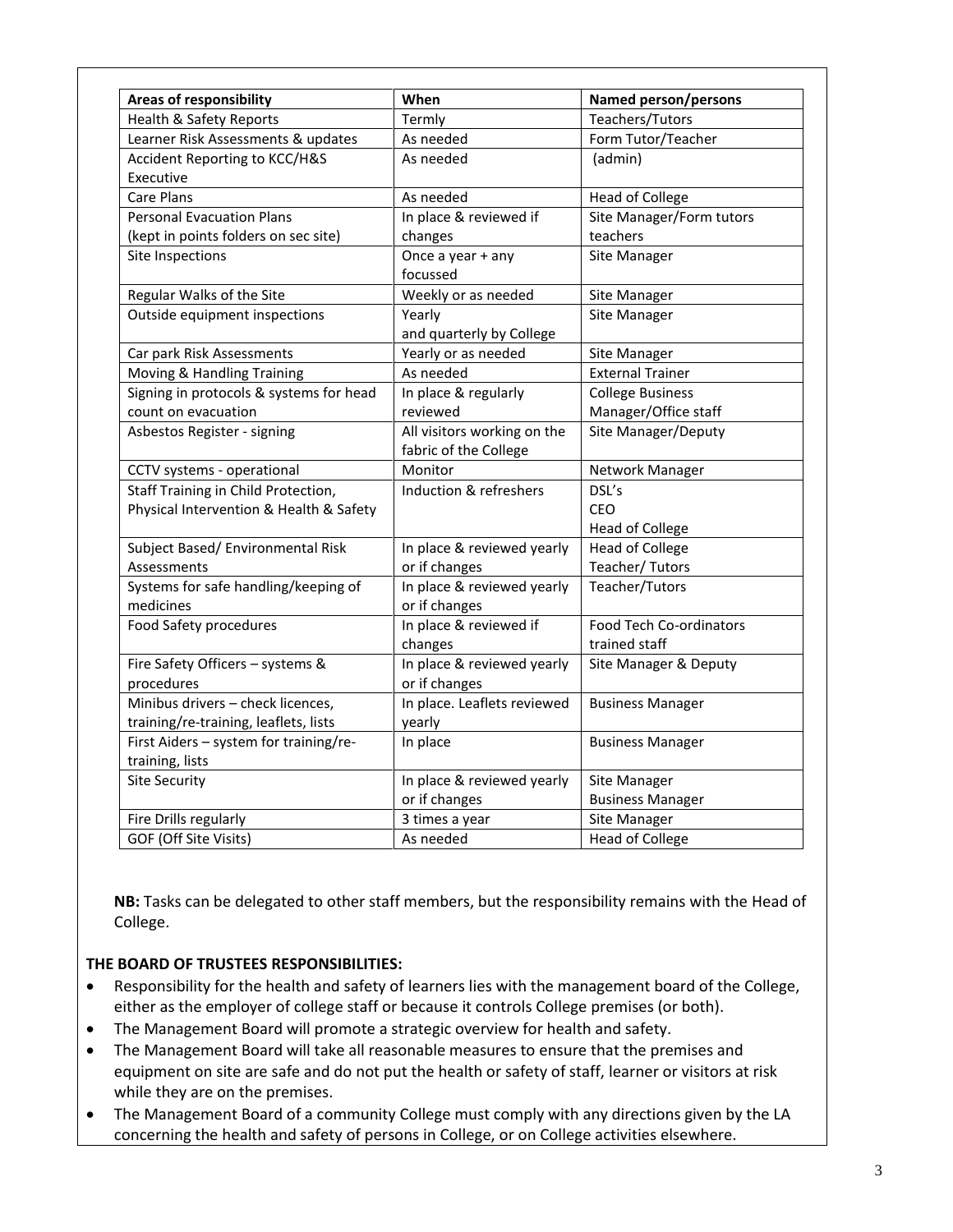- The Management Board will make adequate provision for maintenance of the College premises and equipment within the College's delegated budget.
- The Management Board will support and monitor health and safety within the College.
- The Management Board can consider appointing a governor to coordinate health and safety from a strategic point of view.

## **STAFF RESPONSIBILITIES:**

- Must take reasonable care of their own health and safety and that of others who may be affected by what they do or fail to do.
- Will co-operate with their employer on health and safety matters.
- Will not interfere with anything provided to safeguard their health and safety or that of others.
- Have a duty to report all health and safety concerns to Head of College or their line manager.

## **SENIOR MANAGEMENT**

• Will ensure that property matters for which the local authority as the land owner has statutory responsibilities, (e.g. regular maintenance and testing of fixed electrical wiring or fixed gas appliances) are properly dealt with, (if necessary, by taking premises or fixed equipment out of use). The Head of College is responsible for liaising with KCC property and infrastructure support, and/or the building consultants and/or with contractors from KCC preferred contractors list, to resolve property maintenance issues.

## **Safety Representatives**

Safety representatives of a Trade Union have the following functions:

- Represent employees generally and when you consult them about specific matters that will affect the health, safety and welfare of the employees
- Represent employees when Health and Safety Inspectors from HSE or Local Authorities consult them
- Investigate accidents, near misses, and other potential hazards and dangerous occurrences in the workplace
- Investigate complaints made by an employee they represent about their health, safety or welfare in the workplace
- Present the findings of investigations to you.
- Inspect the workplace;
- With at least one other appointed representative, request in writing that you set up a health and safety committee and attend Health and Safety Committee and meetings as a representative of your employees.
- •

# **LOCAL AUTHOITY RESPONSIBILITIES (AS OWNER OF THE PREMISES)**

# **KCC Capital & Premises Development Manager**

• Has responsibility for ensuring that regard is given to health and safety concerns when carrying out property maintenance plans for major maintenance and improvement works.

# **Names of Trade Union Representatives:**

Julie Huckstep, ATL Hartsdown Tech College, George V avenue, Margate, CT9 5RE Tel: 01843 223478. Email: [jhuckstep@kent.atl.org.uk](mailto:jhuckstep@kent.atl.org.uk)

## John Walder, NUT Regional SE Office, Britton House, College Road, Ardingly, West Sussex, RH17 6TT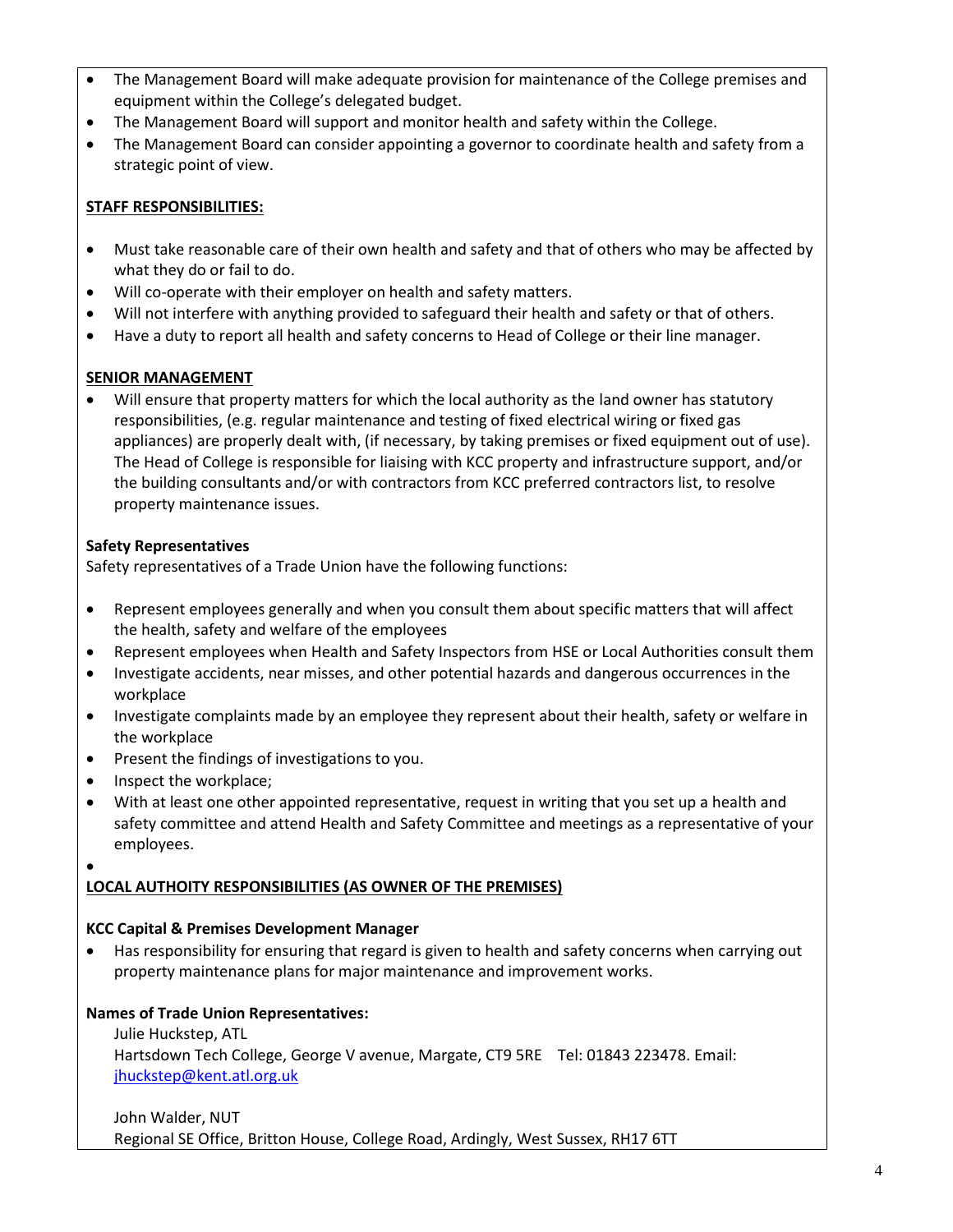Tel: 01227 731320. Email: [wjwalder@aol.com](mailto:wjwalder@aol.com)

Jonathan Shield, NAHT Chief Executive Officer, St. John Catholic Primary College, Rochester Road, Gravesend, DA12 2SY Email: [head@st.johnsprimary.kent.sch.uk](mailto:head@st.johnsprimary.kent.sch.uk)

Graham Russell NAS/UWT Mobile: 07854 209191, Email: [nasuwtruss@hotmail.co.uk](mailto:nasuwtruss@hotmail.co.uk)

Suzanne Sinclair, GMB Thanet Innovation Centre, Thanet Reach, Business Park, Broadstairs, CT10 2NA Tel: 07843 088629, Email: [ssinclairgmb@aol.co.uk](mailto:ssinclairgmb@aol.co.uk)

Seth Cruse, UNISON County Hall, Maidstone, Kent, ME14 1XQ Tel: 07708 559129 Email: [unison@kent.gov.uk](mailto:unison@kent.gov.uk)

## **Consultation with Employees**

It is a legal requirement to consult with employees on health and safety issues. A Safety Committee is where formal consultation with employees takes place, but in the absence of a request for a safety committee, individual and group staff meetings are also appropriate forums for communication on health and safety matters and concerns.

## **Information, Instruction and Supervision**

Under health and safety law it is a legal requirement to display or provide a leaflet version of the Health and Safety Law poster.

- A copy of the Health and Safety Law Poster is displayed on each site. Please check with the site staff for locations.
- Supervision of young workers/trainees will be arranged/undertaken/monitored by the Head of College or other delegated key members of staff.
- The Head of College will supply adequate information, instruction and supervision for all staff, learners and visitors to ensure their health and safety.

# **Competency for Health and Safety Tasks and Training**

- Induction training will be ensured for all members of staff by the Head of College.
- Training will be identified, arranged and monitored by the Head of College and the Management Board .
- Staff are also responsible for drawing to the attention of the Head of College their own personal training needs.
- Training records will be easily accessible for audit purposes and will be kept up to date.
- The person responsible for holding the records electronically in Databridge is the College Development Manager

## **Monitoring**

- The Head of College will check working conditions and ensure that safe working practices are being followed. Regular inspections will be undertaken of the College building and grounds three times a year.
- The Head of College is responsible for investigating accidents although the accountability lies with the Chief Executive Officer.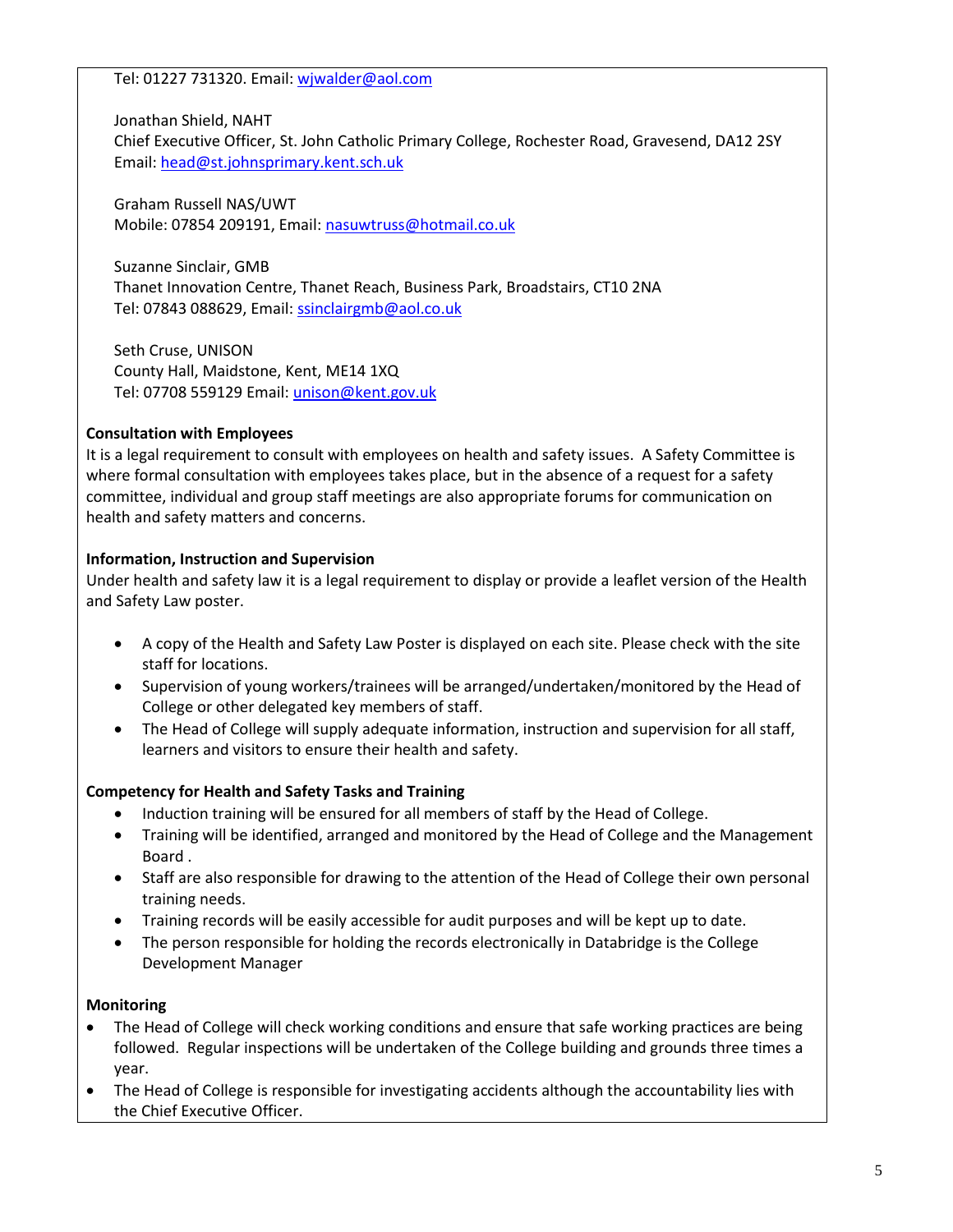- The Head of College is responsible for investigating work-related causes of sickness and absences, although the accountability lies with the Chief Executive Officer.
- The Chief Executive Officer is responsible and accountable for acting on investigation findings in order to prevent a reoccurrence.

**Arrangements – General Practices applying to all staff, and for learners or visitors in their care**

#### **1.1 LEARNER**

#### **Supervision of Learners**

The College supervision policy must be followed in order to ensure the safety of learners. Some guidance on a variety of situations is given on KELSI in the Health & Safety section. See also risk assessments for all College trips.

#### **Parent/Carers/Transport Providers collecting Learner**

Parent/Carers or known Transport Providers should normally be the only people to collect learners from College without agreed specific aural or written instructions to the contrary which names an authorised person who must be able to produce evidence of identity if requested.

#### **Safeguarding of Adults.**

See also Safeguarding Policy.

The College will provide an environment in which all learners feel safe, secure, valued and respected. Learners will be helped to understand the need for 'being safe' and ways in which they can help to protect themselves.

#### **1.2 VISITORS & STAFF**

#### **VISITORS**

All visitors shall be directed by clear signage to the Reception and must report to the College Office, (except for parents who are only bringing or collecting learners).

There is an appropriate arrangement for the signing in and out of visitors, noting vehicle registration number as appropriate, and for visitors to wear an identifying badge. This is important for reasons of security and fire safety. People in College who are unknown to staff or who are not wearing a visitor's badge should be challenged by staff. They should be asked to identify themselves and to report to the office if they have not already done so or if they need an identity badge. If the person becomes difficult or abusive then withdraw tactfully and contact the office staff who will immediately contact the Head of College or another member of office staff. CCTV cameras will be able to show and track the intruder.

All visitors shall be made aware of the College's fire arrangements in the event of a fire and the College's emergency procedures.

Contractors will be expected to also read and sign the Asbestos Register before carrying out surveys or alterations involving the fabric of the College buildings.

#### **STAFF**

All staff are required to sign in and out each time they enter or leave the premises using logging system located in reception. This is important for reasons of security and fire safety.

Staff requiring urgent support in classrooms must use the nearest telephone. They should ask the office to contact a member of the management team for assistance or send a LSP or learner, where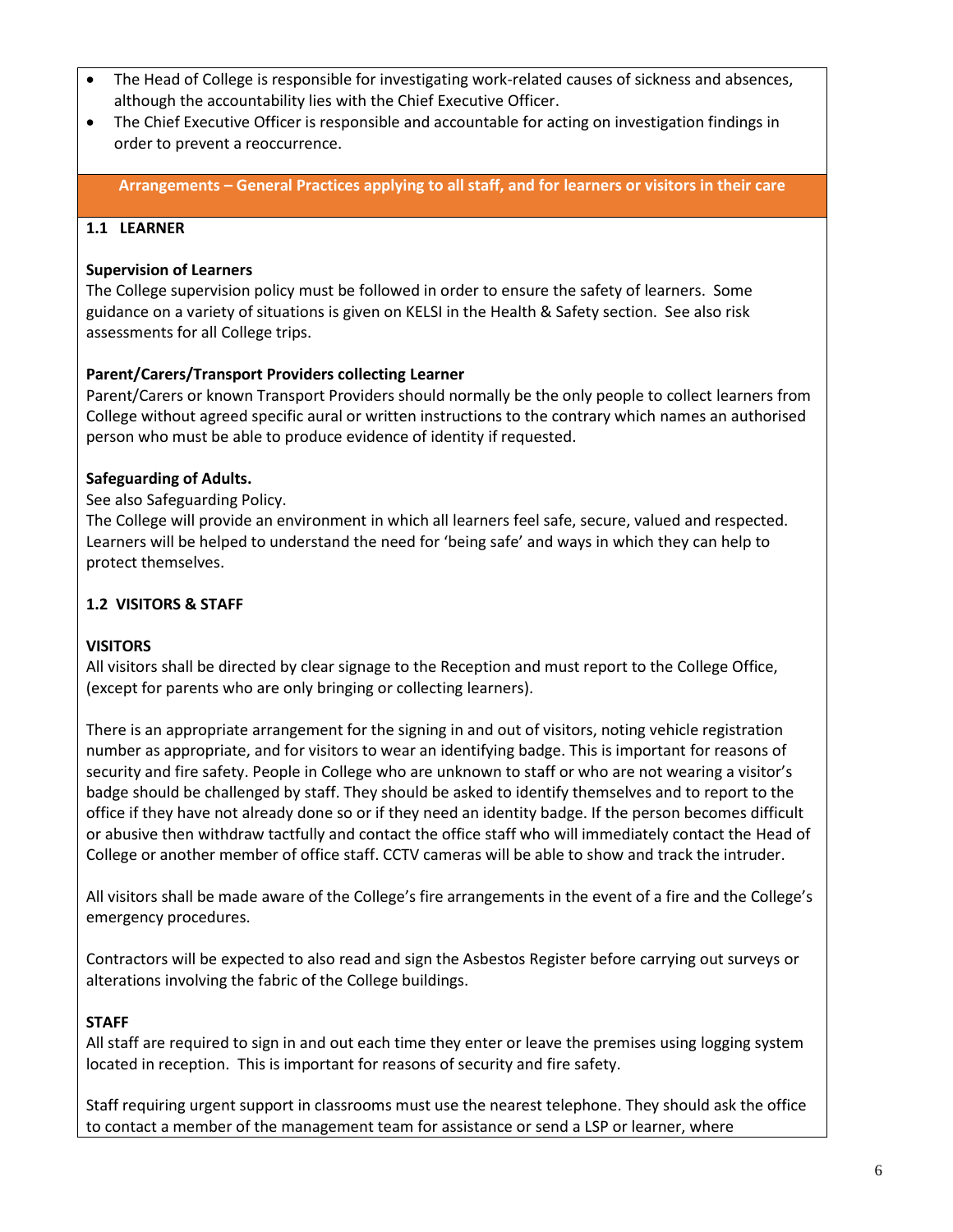appropriate, to the College administrator. Some class groups have walkie-talkies to support learners with potentially serious medical problems e.g. epilepsy. Please use these in emergencies only.

# **1.3 FIRE SAFETY**

A fire risk assessment is a legal requirement and the Head of College is responsible for ensuring this is undertaken. A pro-forma for this is available on KELSI (via Policy, Strategies & Guidance/Health & Safety/Documentation Index/Fire). Further guidance for Colleges may be found in the DfE guidance booklet "Managing College Facilities: Guide 6: Fire Safety and the DCLG guidance document: *"Fire Safety Risk Assessment – Educational Premises"*. Colleges should also use the KCC CFE "Fire Log Record Sheet" to log fire procedures such as drills and training. This is available on KELSI, as above.

# **Fire Instructions**

i. Fire Instructions are posted in each room on the Emergency Exits, Assembly Point and Assembly Point instruction notice.

ii. One member of the Site staff on each site is a Fire Warden.

iii. Emergency Exits, Assembly Point and Assembly Point Instructions are clearly identified by safety signs and notices.

iv. The Alarm will be raised by the Office staff (or Head of College) depending on the location of the fire, and the office staff will call the Fire Service by dialing 999. On hearing the alarm (continuous bell) everyone must leave the building in an orderly way as quickly as possible and then assemble in the outside play area for checking by the Head of College. The Head of College is responsible for liaising with the emergency services.

v. Outside normal College hours, the member of staff on site or the hirer of the premises has the responsibility of checking personnel and alerting the emergency services. All hirers are provided with 'Conditions of Use for a Letting' which provides guidance on potential health & safety issues that could arise.

vi. Regular testing of fire alarms will occur after College hours.

vii. The Fire Log Book is kept by the Site Manager. The result of each test is properly recorded in the Fire Log Book and will be available for a visiting Fire Officer.

# **Fire Drills**

i. Fire drills will be carried out at least three times a year, initiated and recorded by the Fire Wardens. ii. A record of the drill must be kept in the Fire Log Book in the site office on each site. The College will keep a record of fire wardens/fire marshals' training & arrange refresher training when necessary, for their duties.

# **Fire Fighting**

Staff should only use fire extinguishers if trained in how to operate them safely. If trained, they should only use the extinguisher if confident to do so and not put themselves at undue risk. There should always be a clear escape available. Ensure the alarm is raised BEFORE attempting to tackle a fire. (NB: Learners will have been taught "Get out; stay out; call the Brigade out").

# **Fire Hazards**

i. Storage, of flammables and chemicals.

Refer to the Control of Substances Hazardous to Health Regulations, in section 3.6 below, which identifies the need for assessment for substances that are hazardous to health and/or whose risks need to be controlled.

ii. Material Safety Data Sheets ('Hazard sheets') for Chemicals and flammable substances. These will be kept by Site Manager/Head of Science, as appropriate, for consultation.

iii. Advice may be sought from the local Fire Prevention Officer. The Fire Safety Service may be contacted at 01622 774191.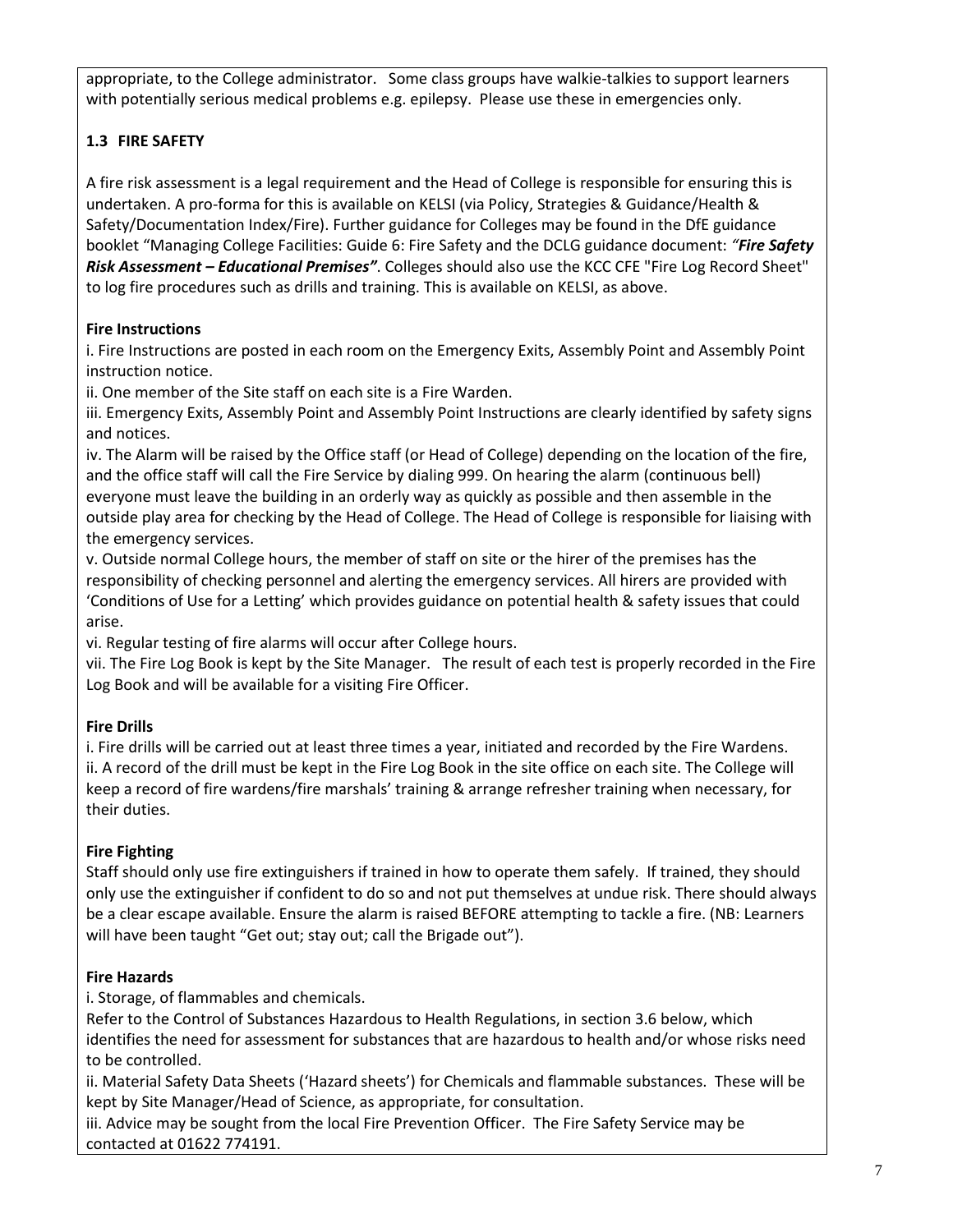iv. Fire hazards are reduced by the carrying out of regular, routine inspections.

## **Maintenance of Fire Precautions.**

The College will ensure regular maintenance of:

i. Emergency lighting, and other emergency equipment.

ii. Fire extinguishers

iii. Fire alarms

iv. Fire doors

v. Fire Safety Signs and identification of escape routes.

vi. "Fire Risk Assessment" will be carried out using the guidance given in the H&S section on Kent Trust Web.

## **1.4 BOMB ALERTS**

The College will follow procedures as given in the document "Emergency Planning for Kent Colleges". Advice is available from the KCC Insurance and Risk Manager (01622 694632) or the CFE Health and Safety Unit (01622 694476).

## **1.5 OTHER EMERGENCY PROCEDURES**

(a)The College will hold appropriate Emergency Procedures (an Emergency Business Plan) and this is reviewed/updated annually.

(b) The College will have procedures for alerting parents to collect children (for example in the event of severe weather). This is updated at least annually.

**1.6 FIRST AID/ILLNESS** (See also C1.7 below)

(a) Refer to KELSI's H&S section *"First Aid"* and to the DfE *"Guidance on First Aid for Colleges – A good practise guide".*

(b) The College will have an appropriate number of designated and trained First Aiders and/or Appointed Persons. These Names will be posted at appropriate places within the College to ensure ready assistance.

(d) The College will hold an appropriate number of First Aid boxes, First aid Instructions and Instructions for the logging of treatments. These can be found in "Framework for Health and Safety – pages 10.23 to 10.26" and the DfES "Guidance on First Aid for Colleges – A good practice guide".

(e) The College will follow the procedure for completion of incident/accident records in accordance with the KCC Accident Forms HS157, HS160 and F2508 (See also 1.8 below).

(f) If the First Aider or Head of College considers it necessary, the injured person will be sent directly to hospital (normally by ambulance). Parents and/or carers will also be informed.

(g) The College will follow the procedure for reporting of injuries as described in 1.8 below:

(i) removal of injured person(s) to hospital (normally by ambulance) and

(ii) in the case of reportable accidents, telephone HSE immediately on 0845 300 9923, or Fax: 0845 300 9924 (See guidance in 1.8).

(h) Parents will be invited to complete the Consent Form for medical treatment in accordance with College policy and the document in 1.7 below.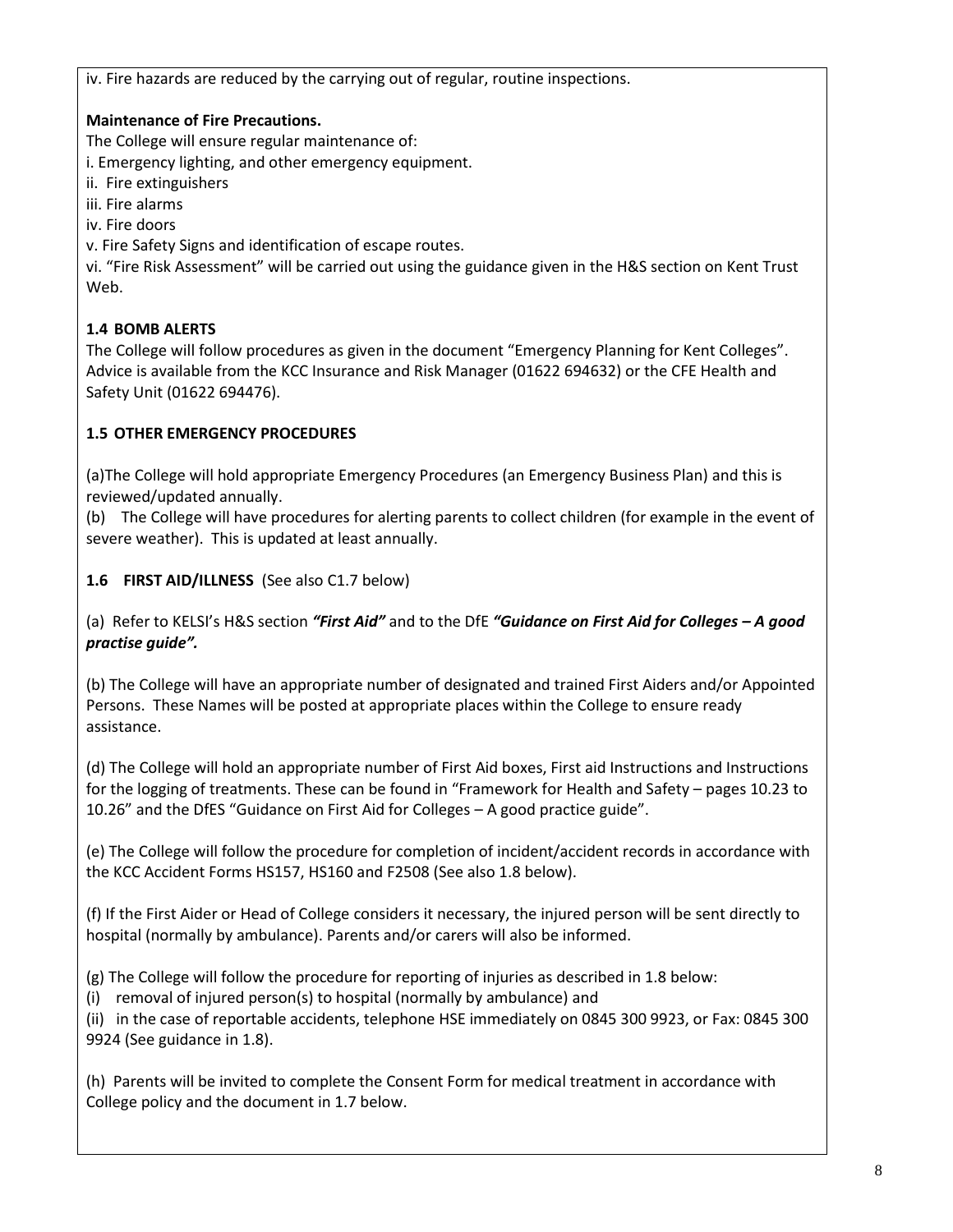## **1.7 ADMINISTRATION OF MEDICINES & MEDICAL TREATMENT** (See also 1.6(g) above)

- (i) Procedures will be carried out in accordance with DfE statutory requirements (procedures contained within our The Oaks Medical Needs' Policy)
- (ii) DfE document "Health and Safety of Learner on Educational Visits".
- (iii) Asthma inhalers must be readily available and not locked away.
- (iv) A list of the children with medical problems and dietary requirements is held by the administration staff and recorded electronically on Databridge which is available to all staff. Teaching staff should be aware of the various needs, which may affect the learner's well-being or learning. Learners with "emergency" medical needs, and the appropriate action to take, is also noted.
- (v) All medication must be given to the class teacher who will store the medication in a lockable cupboard.
- (vi) Designated (first aid) trained staff will administer medication. Only medication prescribed by a doctor may be administered.

# **1.8 ACCIDENT REPORTING & RECORDING**

The section on KELSI on Accidents provides full guidance and should be followed. All accidents, including "near misses" must be reported immediately and entered into the Accident Book, and the Accident/Incident Report Form HS157 which is located in the medical room. This book will be checked by the Head of College on a regular basis and reported to the Trustees, as necessary. The head of a member of the College's management team will investigate all accidents immediately and, in the case of any accident or incident to staff and significant injury to learner, will submit an Accident Report Form HS157 to the Area Office. A KCC Accident Investigation Form HS160, to be found on KELSI, may be used to assist with any investigation.

Certain types of accidents that arise from work (College) activity are reportable to the HSE. Examples include Learner or other non-employees taken to hospital, and major injury to employees. Both categories require immediate notification to the HSE by telephone. A copy of form F2508 should also be faxed to the HSU on 01622 221582.

The Forms HS157 and F2508 and the results of an investigation to prevent recurrence (e.g., on Form HS160) should also be forwarded to the CFE Health and Safety Unit and the Colleges Personnel Services. If the accident is not reportable to the HSE, then HS157 should only be sent to KCC. For significant pupil accidents, copies of all forms should be sent to the CFE Health and Safety Unit only.

All reportable incidents under RIDDOR '95 will be reported to the HSE by the College.

# **1.9 BLOOD/BODILY SUBSTANCE SPILLAGES**

Advice on "Infection Control" given on KELSI will be followed. This also gives advice to avoid the possibility of staff contracting infectious diseases such as AIDS, Hepatitis B and Gastro-Enteric diseases.

# **1.10 ELECTRICAL SAFETY**

All staff should monitor the condition of plugs, cables and electrical equipment.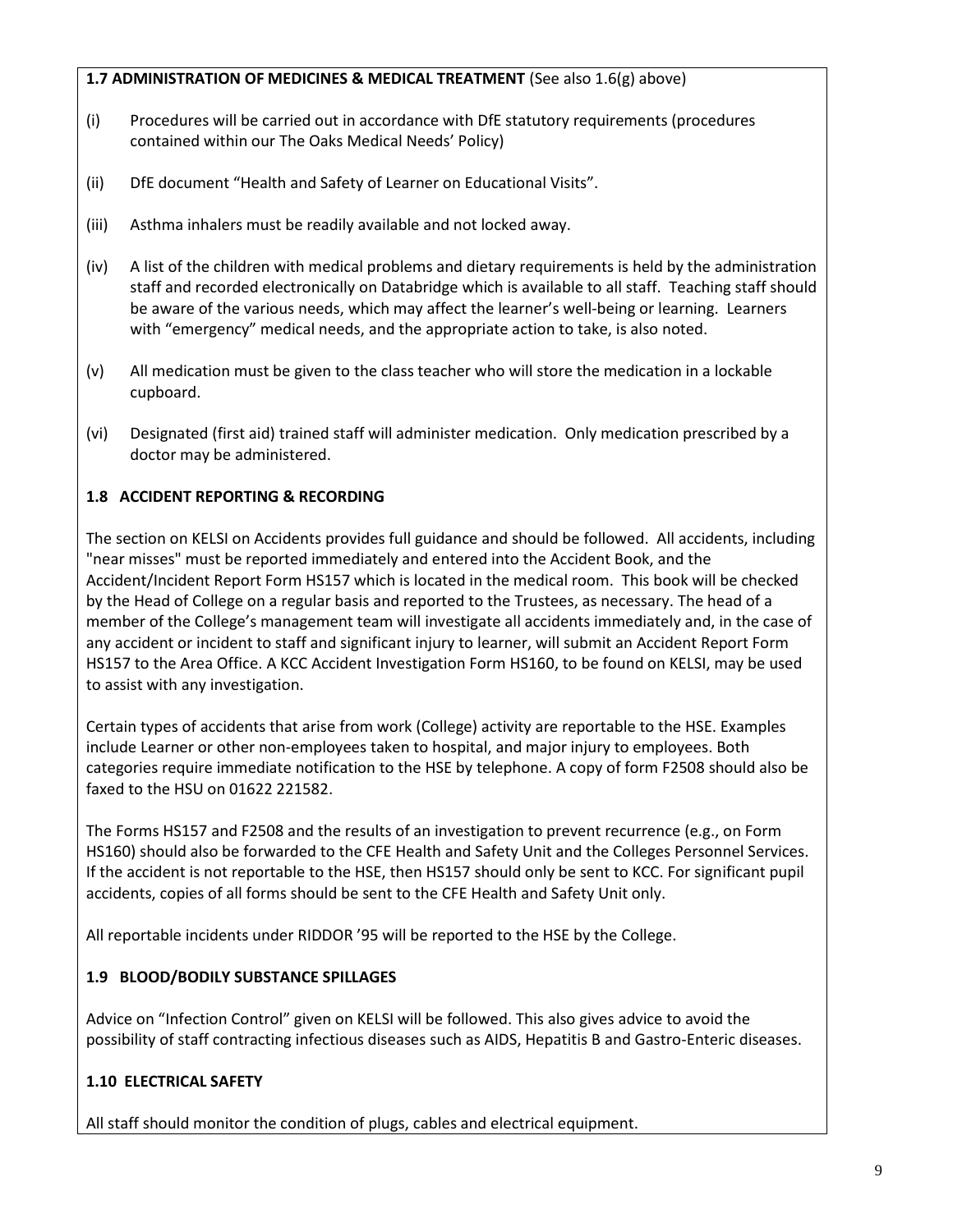All staff are required to report to the College site staff any damaged electrical apparatus or wiring including portable equipment and permanent wiring.

They must not attempt any repairs unless the Head of College is satisfied that they are competent to do so. Personal mains-powered electrical equipment must not be brought to College, unless it has been subjected to the same tests as College equipment. (See 2.10).

Advice on Electricity can be found on KELSI: "Guidance Note on the Electricity at Work Regulations 1989".

## **1.11 HOUSEKEEPING**

(a) Cleanliness (See also 1.13)

The College buildings will be cleaned by the Assistants & Site Manager/Contract Cleaning Agency, supplemented as necessary by Learner/staff as part of practical lessons (for example, after craft work and cookery).

The surrounds to the buildings will be kept clean by the Site staff who will follow the provisions laid down in the "Risk Assessments for Caretakers and Caretakers' Manual", issued September 2002. The "Generic Risk Assessments for Caretaking Staff" are also available on KELSI.

## (b) Waste Disposal

Normal, small amounts of clinical waste can be disposed of as ordinary household waste i.e. placed in appropriate bins within the building and its surrounds, and removed each day by the cleaners to the designated storage area prior to removal by a Refuse Service Contractor.

Large amounts of Hazardous Waste such as sanitary towels, disposable nappies, incontinence pads and chemicals used in laboratories, swimming pools or for cleaning etc., will be removed by a specialist contractor who will require the College to sign a 'Duty of Care' consignment Note to state that the waste will be disposed of in a properly managed way. (See also COSHH Regulations 2004).

Kent Commercial Services can be asked for a quotation to remove substances (01622 605424), or, in the case of chemicals, contact The Colleges Science Service CLEAPSS on 01895 251496 or e-mail [science@cleapss.org.uk](mailto:science@cleapss.org.uk) for advice.

## (c) Stacking and Storage

Materials, equipment and any other items will be kept in appropriate storage areas. Where this is not possible for temporary reasons, the staff responsible for those materials will ensure that they are stacked tidily, to a height which does not constitute a hazard and in such a way that they do not impede the movement of staff, learners or visitors.

(d) Pedestrian Routes

Stairs, Corridors, Cloakrooms and Exits etc., will be kept clear of obstructions (including electrical cables).

(e) Classrooms

Teaching staff will be alert on a daily basis to the following and will report any hazards to the Site Manager or Maintenance Assistant on that site. Teachers have a responsibility to: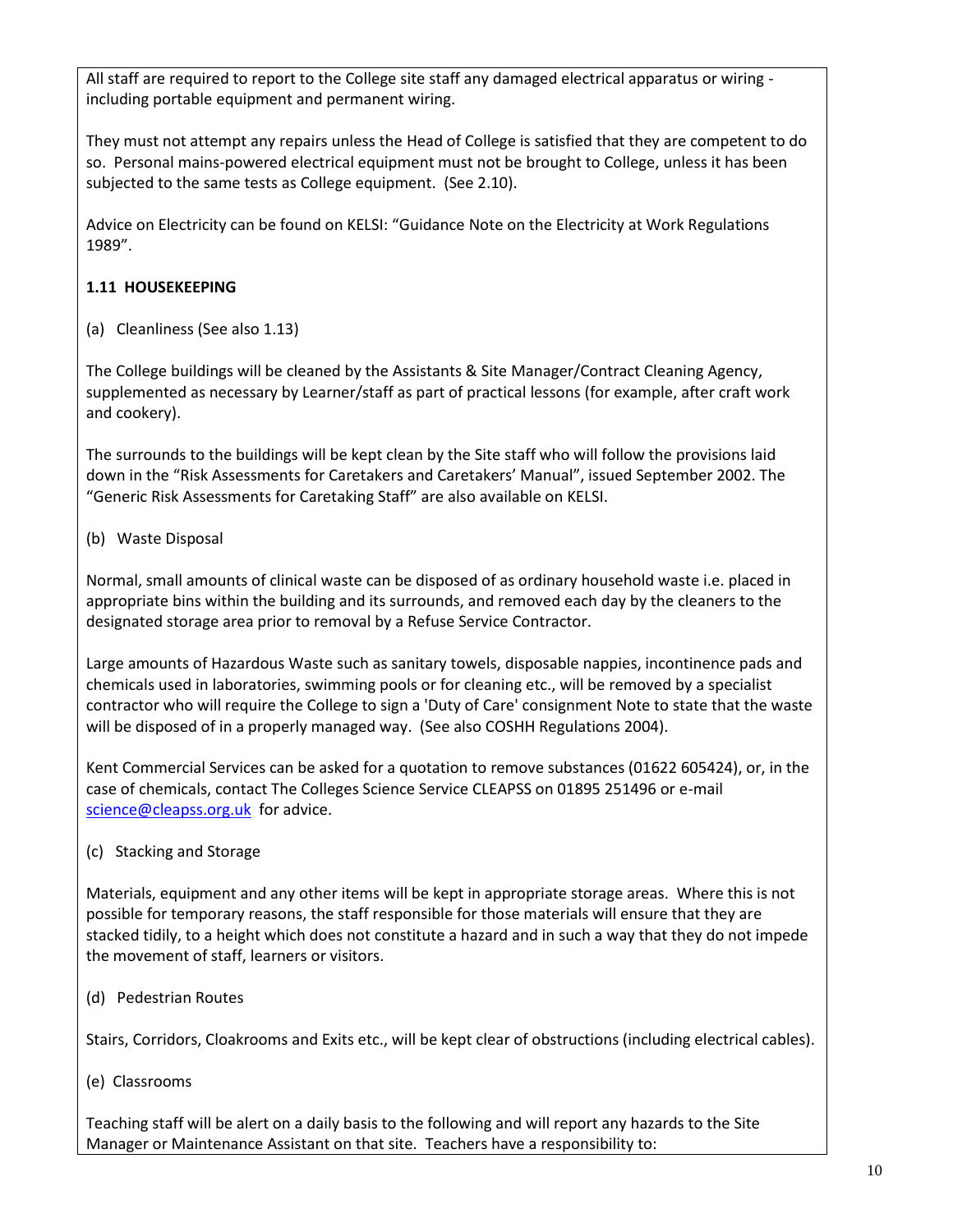- o Check that classroom and work area is safe.
- o Check equipment is safe before use.
- o Ensure safe procedures are followed.
- o Ensure any accidents are reported and recorded.
- o Ensure protective equipment is used.
- o Ensure health and safety issues are reported.
- o Ensure guidelines and training are followed.

(f) The College will comply with the requirements of the Workplace (Health, Safety & Welfare) Regulations 1992 with regard to facilities for staff such as lighting, heating, ventilation, space, conditions of floors and general welfare facilities, and with the arrangements of the Education (College Premises) Regulations 1999 with regard to College facilities such as washrooms for learner and staff, medical accommodation and indoor temperatures.

#### **1.12 EXTERNAL ACCESS TO COLLEGE**

Access shall be kept clear of vehicles.

The access from the road shall be kept clear for emergency vehicles.

#### **1.14 MOVING & HANDLING (see also our policy)**

Injuries can be caused by incorrect moving and handling of objects, (which need not be large or heavy), or people.

Generic Risk Assessments are undertaken, and staff engaged in the specified activities will be required to adopt the particular safe working practises outlined, after the appropriate training.

The "Manual Handling Policy and Procedures" and "Manual Handling Risk Assessment Guidance" for both inanimate objects and paediatric live loads will be found on the H&S section of KELSI under 'Moving and Handling'.

## **2 MORE SPECIFIC/FOCUSED/PARTICULAR ARRANGEMENTS**

#### **2.1 INSPECTION OF PREMISES, PLANT & EQUIPMENT**

The Head of College will arrange for regular visual inspection of the premises, plant and equipment each term.

Advice and pro forma on Inspections can be found on:

#### KELSI: Inspections - Safety.

KELSI : H&S Index on Health and Safety Inspections: "Guidance Note on H&S Inspections" , and "Visual Inspection of Premises and Equipment - A Guide for Local Managers and Officers in Charge of Premises" .

These routine checks may be undertaken by a combination of class teachers, Trustees, site staff and the Chief Executive Officer/Head of College using the checklists.

If the Professional Associations have appointed Health and Safety Representatives, they may be involved in inspections, investigations, etc.

Access to store rooms, boiler rooms, tank and plant rooms should also be checked, including ladders or other equipment. These should also be suitable for the use of caretaking staff.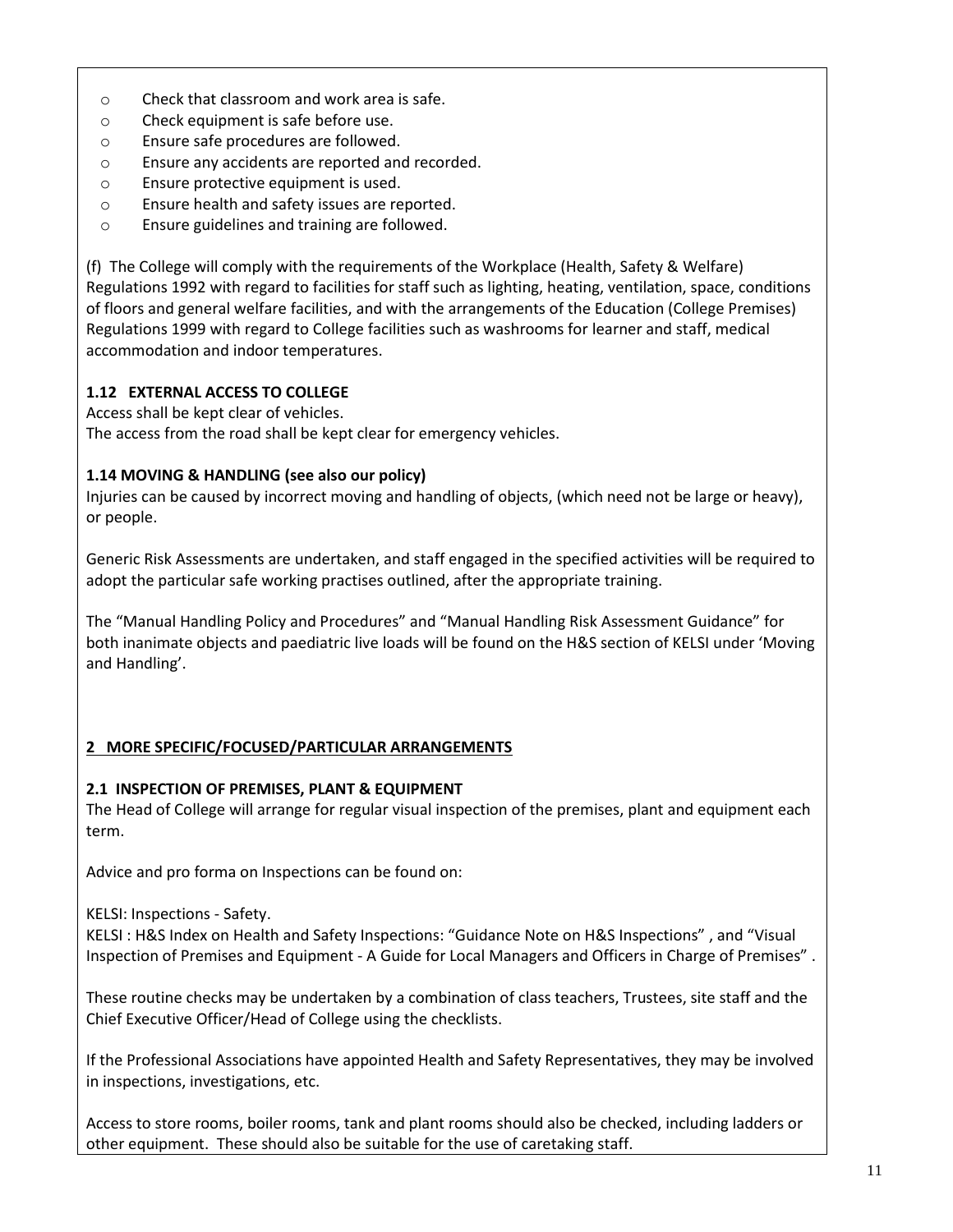Where damaged asbestos is encountered or suspected, procedures as laid down in Asbestos guidance will be followed as appropriate. Refer also to Section C3.7 below.

# **2.2 CONTROL OF DUST & FUMES**

All practical equipment will be installed and used as recommended in "Safety and Risk Assessment in College Technology Rooms and Practical Areas". KCC will undertake regular inspection and testing of fixed fume extraction systems at least every 14 months as per COSHH Regulations. (Colleges will be responsible for mobile fume extraction plant).

Work in Laboratories leading to the production of fumes should only be undertaken within the recommendations of the CLEAPPS documents: "L196: Managing Risk Assessment in Science", and"PS25: Model Risk Assessments for Laboratory Technician Activities" .

# **2.3 MINI-BUSES**

Basic guidance can be found in the "Minibus Basic Guidance". For more detailed advice, the "Minibus Code of Practice" produced by KCC Corporate Minibus Group should be followed. All minibus drivers should receive training by the KCC Road Safety Unit; drivers will be issued with a copy of the code at the training sessions.

Minibus drivers are responsible for carrying out a preliminary check on vehicles before driving and for reporting any defects or accidents while in charge of the vehicle. They must declare any endorsements immediately and have their licences checked regularly at least annually.

# **2.4 BANK RUNS**

Arrangements will be reviewed with the Chief Executive Officer from time to time so that the day, time, route etc., are varied as much as possible and money banked frequently. The member of staff involved will report to the College office when he/she has returned from the bank. Advice may also be sought from the KCC Insurance and Risk Manager, 01622 694632.

KCC procedures on "Lone Working Guidance" can be found on KELSI. A guidance on *Cash Handling* <sup>i</sup> can also be found under Risk Management and Insurance on KELSI. Refer also to 3.3 'Dealing with Violence' below.

# **2.5 P.E. & GAMES**

These activities will be conducted within the recommendations of The Association for Physical Education, 'Safe Practice in Physical Education and College Sport" (2008 edition). Subject Co-ordinators will ensure they remain up to date with current recommendations.

# **2.6 SCIENCE**

The latest version of **CLEAPSS** "Model Science Health & Safety Policy L223" will be followed. This can be found on the CLEAPPS website or the 2010 CLEAPPS Science CD-ROM, as supplemented by any Science Newsletter from the Kent Colleges Advisory Service, tel: 01622 203800.

Radiation safety should be governed by the document AM1/92 "The use of radioactive sources in Colleges (AM 1/92): Local Rules for Teachers and Radiation Protection Supervisors". Subject Coordinators will ensure they remain up to date with current recommendations.

# **2.7 DESIGN and TECHNOLOGY**

Procedures recommended by *CLEAPPS* will be followed. This can be found on the CLEAPPS website or the 2010 CLEAPPS Design and Technology CD-ROM Subject Co-ordinators will ensure they remain up to date with current recommendations.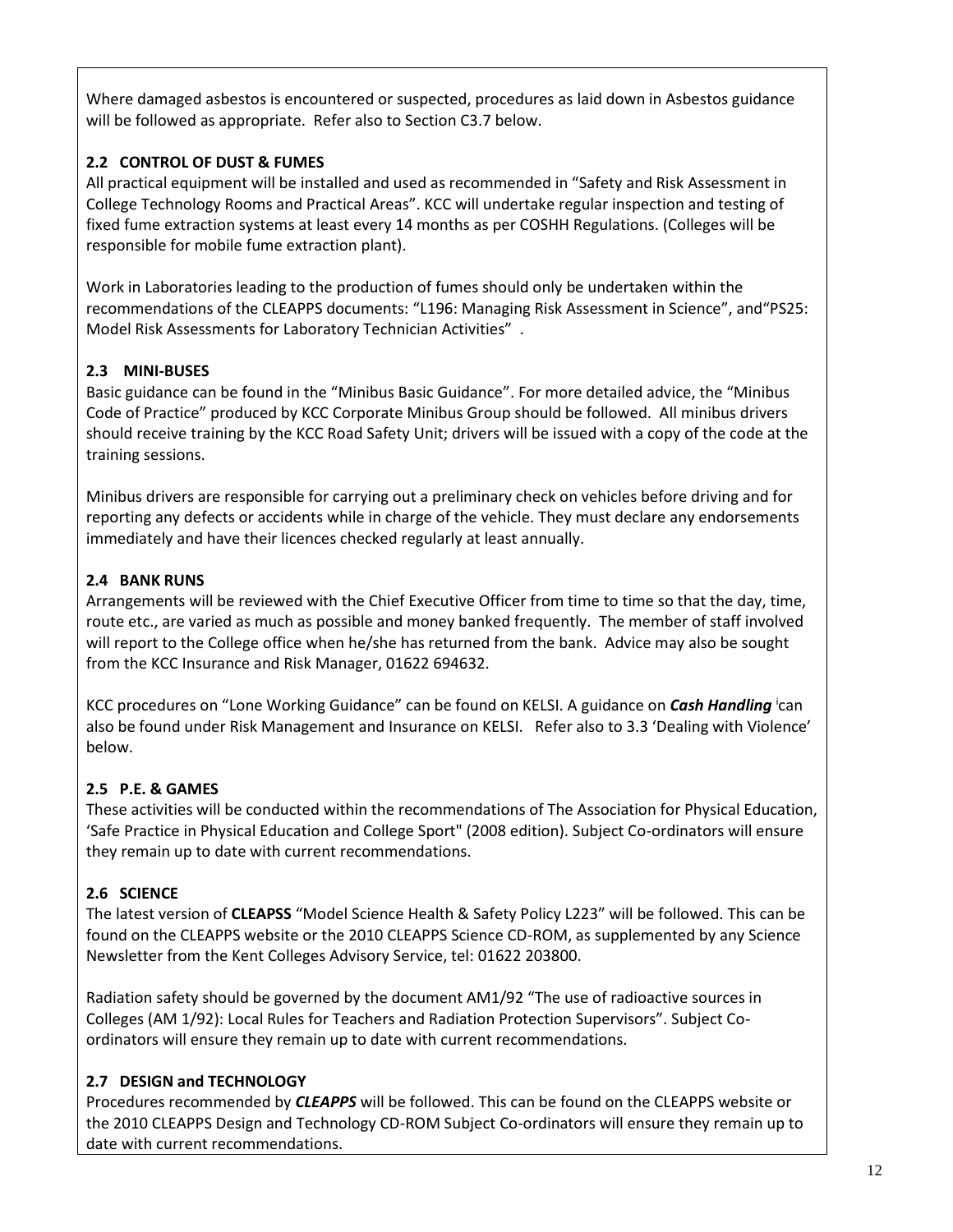## **2.8 SEWING MACHINES**

Supervised usage; serviced as and when required.

#### **2.9 ELECTRICAL PLANT & EQUIPMENT**

The Chief Executive Officer will arrange for all portable electrical equipment to be checked regularly and a record kept in the College office. Further information from KCS (Kent Technical Services), tel: 01622 605314 or their agents, 'Making Colleges Safer', tel: 01795 477988.

Alternatively, consult the HSE free leaflet "Electrical safety and you". This 8 page leaflet contains notes on good practice which are not compulsory but which Colleges may find helpful in considering what they need to do.

Building maintenance consultants will arrange for the major fixed wiring circuits to be checked periodically by KCC as Landlord, every 5 years.

No machine may be used unless appropriate training or refresher training has been satisfactorily completed.

## **2.10 SMOKING POLICY**

The College has a strictly no smoking policy (including the use of electronic cigarettes) in its buildings and grounds. All staff, visitors and users of the College and its premises must comply with this policy. KCC transport providers cannot smoke in their vehicles in the College grounds.

## **2.11 ACTIVITIES OUTSIDE THE COLLEGE SITE**

KCC approval must be gained for some categories of Offsite Visits. When organising Offsite Educational Visits, the College will follow in the first instance the approval process guidance document reviewed in August 2008. This is available on the Outdoor Education section of KELSI.

Staff will not take learners out of the College grounds on trips without prior permission of the Head of College. A College journey risk assessment & planning form must be completed when going on a trip. Learners details must be taken together with any medications.

## **2.12 Extended Services**

Adequate health and safety arrangements will be in place for extended services whether this is managed by the College or by an external organisation. A transfer of control agreement that transfers control during College hours, if in place, will be agreed with the LA prior to any activity taking place. Further guidance is available on the Extended Services section of KELSI.

Risk Assessments will be carried out for activities that may affect the health and safety of staff, Learner and others. A generic Risk Assessment is available on the health and safety section of KELSI.

#### **3 MISCELLANEOUS PROCEDURES**

The following should be followed as and when appropriate:

#### **3.1 STRESS**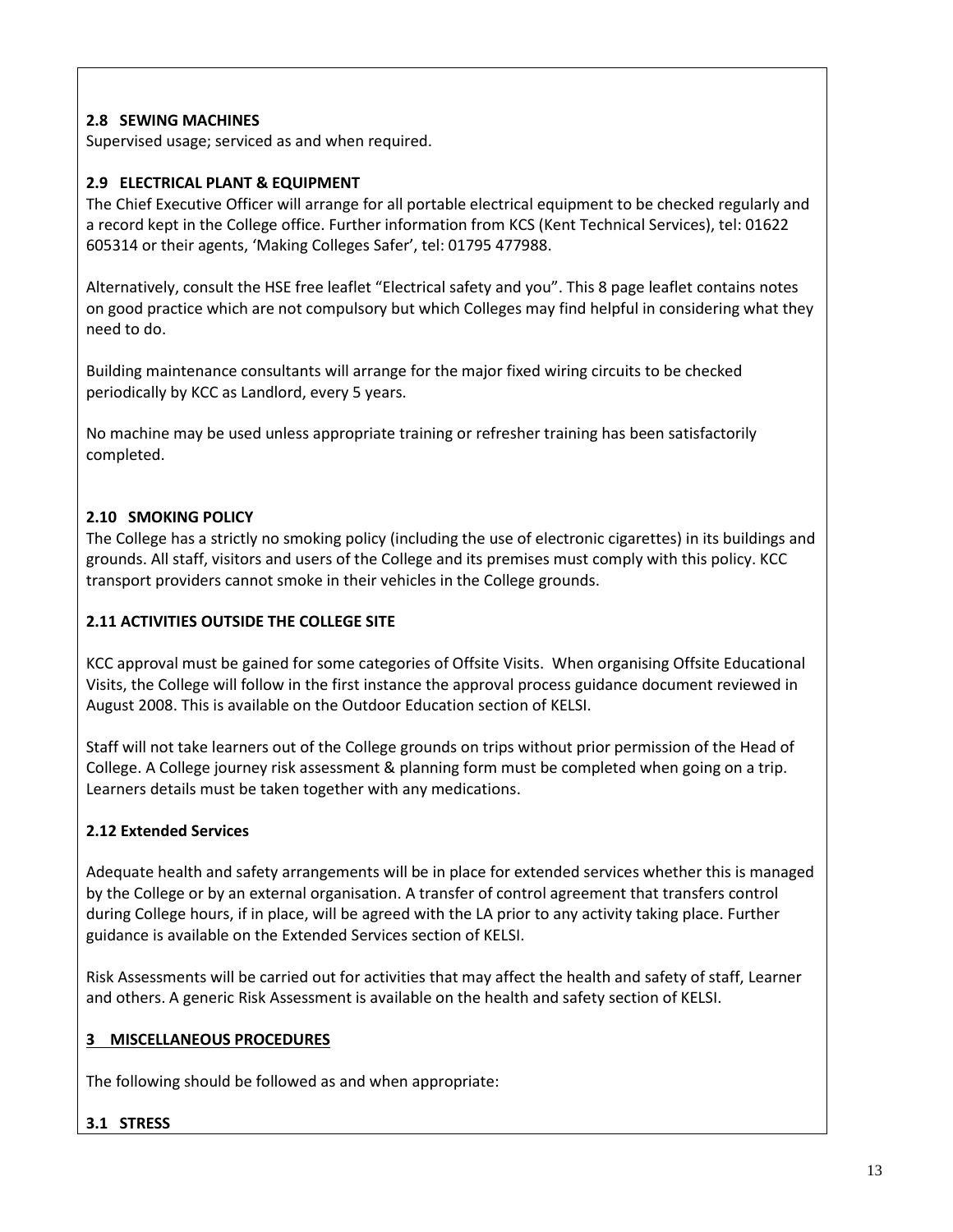All Colleges should carry out stress risk assessments with relevant staff. The College employs a counsellor for learners who need this help, on an ad hoc basis.

# **3.2 ALCOHOL & DRUGS**

The abuse of alcohol or drugs is a safety and health hazard and if there is any suspicion that a member of staff, pupil or visitor is incapacitated, this must be reported to the Chief Executive Officer.

# **3.3 DEALING WITH VIOLENCE**

Guidelines may be found on KELSI. Refer also to C2.4 'Bank Runs' above. The DfE guidance *"A Legal Toolkit for Colleges"*ii may also be found useful.

# **3.4 HOME VISITS**

Home visits shall only be made in consultation with the Chief Executive Officer and will follow 'Lone Working' guidance.

# **3.5 ICT & DISPLAY SCREEN EQUIPMENT (DSE)**

All ICT equipment in the College will be installed safely and users of laptops are required to sign off a use of Laptop Policy. All staff and Learner are required to sign off a policy on safe use of the Internet. Advice on the use of DSE is available on KELSI. Ill health and injury can result from incorrect use of DSE. All significant users, e.g. clerical staff, shall have a DSE assessment carried out by their line manager. Assessment forms are available on KELSI. If a problem arises, costs for eye tests and any reasonable expenses for corrective spectacles for use with a DSE at work will be funded from the College budget.

# **3.6 COSHH**

Every attempt will be made to avoid, or choose the least harmful of, substances which fall under the "Control of Substances Hazardous to Health Regulations 2004" (the "COSHH" Regulations). Guidance on COSHH procedures can be found on KELSI.

Care will be taken in ordering supplies of hazardous substances and contractors will be asked to refrain from their use if safer alternatives are available. Where hazardous materials must be used, only the smallest practicable quantities will be brought onto the site, where they will be stored securely under the personal responsibility of a member of staff or contractor. If the substances have been brought on to site for a specific "one-off" purpose, any remaining quantities will be removed from site as quickly as possible and disposed of safely. The substances as supplied by the current "KCC County Supplies Catalogue" will have been vetted for safety and should be safe when properly used.

Regular checks will be made by the Head of College to ensure that no substances have been brought on to the site without his/her prior knowledge. Particular attention will be paid to cleaners' stores, technology areas and, if appropriate, grounds person's stores and kitchens.

Safety Data Sheets for approved chemicals and cleaning agents used by sit staff may be obtained from the supplier.

# **3.7 ASBESTOS & LEGIONELLA MANAGEMENT**

KCC's Asbestos Policy, which is available on the Property website will be followed. The Asbestos Register will be held in the College or site staff office on each site for visiting contractors to read and sign. This is irrespective of whether or not asbestos is known to be present in the College. The location of asbestos containing materials will be drawn to the attention of a contractor working on the fabric of the building at the planning stage. All staff who deal with contractors will understand their responsibilities with regard to the management of asbestos.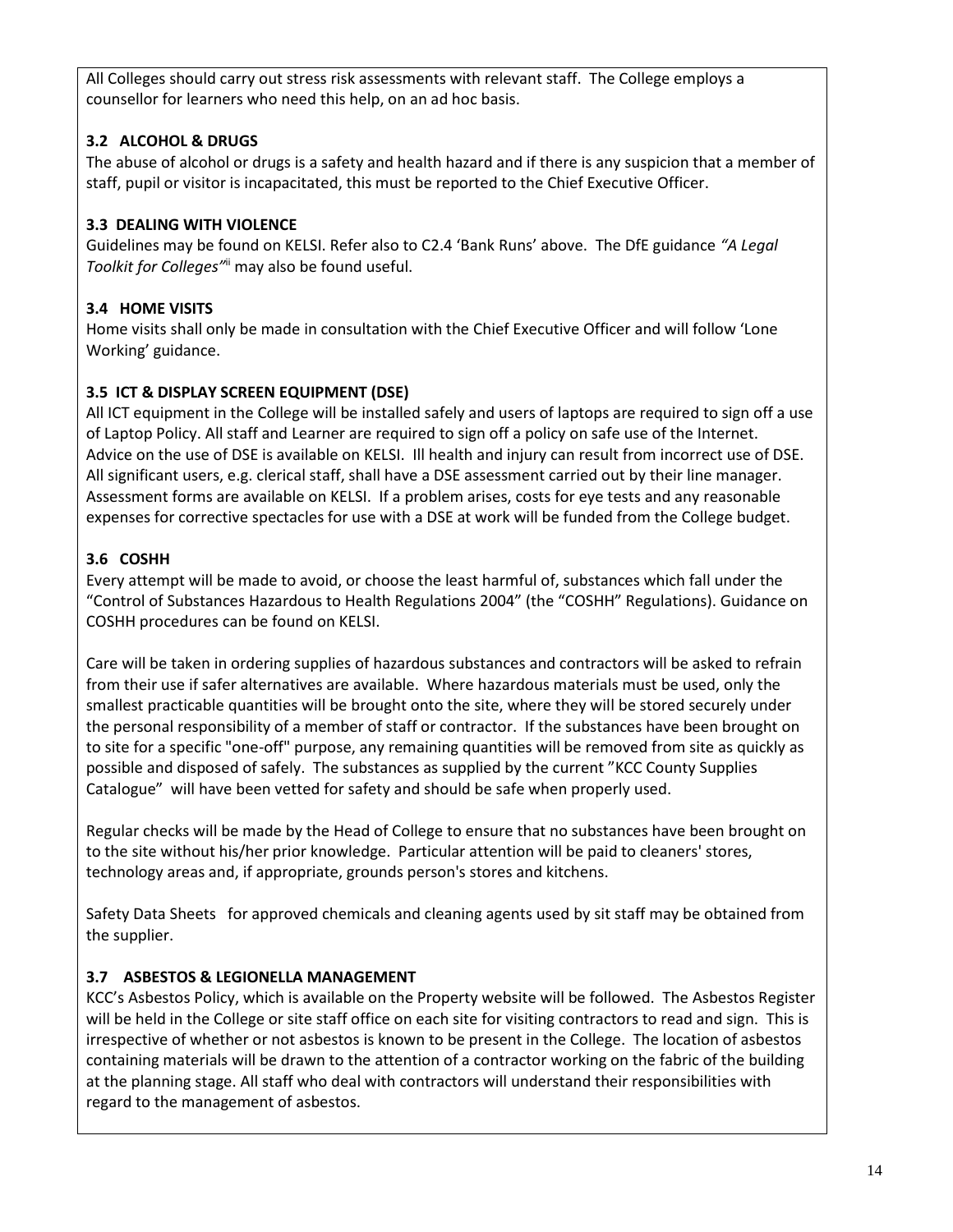KCC's Property & Infrastructure support will arrange for a water hygiene risk assessment to be carried out every 2 years and together with regular monitoring of the water system these are both statutory requirements. Assessments identify if there are areas where conditions such as Legionella bacteria could grow, list any required works and include details of future monitoring requirements.

## **3.8 WORKING ALONE**

Procedures are adopted in line with the HSE's 'Lone Working Guidance'. These procedures have been adopted by Trustees. Working alone with dangerous parts of machinery without recourse to assistance will not be allowed and no one at high risk of injury must work alone in College

## **3.9 RISK ASSESSMENTS**

Risk assessments shall be undertaken and recorded for all tasks with a possibility of significant risk. The responsibility for ensuring that risk assessments are carried out rests with the Chief Executive Officer. The results of the risk assessments must be brought to the attention of those employees to whom they relate (including pregnancy risk assessments). Several other generic risk assessments are provided to help Colleges, such as the premises-related ones in the Caretakers' Manual, and the Educational visit ones on the Outdoor Education section of KELSI.

Special safety consideration shall be given for College plays, the College's use of its outdoor areas, discos, public events and external hirers of the premises etc. All hirers are provided with 'Conditions of Use for a Letting' which provides guidance on potential health & safety issues that could arise.

Additional guidance can be found in the Risk Assessment section of KCC's KELSI website. Further guidance can be obtained from the CFE Health and Safety Unit at Sessions House, County Hall, Maidstone, on telephone 01622 694476, or Fax: 01622 221295.

## **3.10 TRAINING**

The responsibility for safety training and/or refresher training rests with the employer, which in the case of community Colleges, is delegated to the Executive Head and Management Board. The Head of College is responsible for ensuring that he/she is sufficiently trained, and that appropriate staff receive the necessary training.

Each member of staff is also responsible for drawing the Head of College's attention to their own personal needs for training and for not undertaking duties unless they are confident that they have the necessary competence. All staff need some understanding of health and safety issues even if they do not go on specific courses, but information can be cascaded down from others who do know. Staff will be expected to have knowledge on what to do when an accident or violent incident occurs, know the fire and first aid procedures and understand the basics of infection control and manual handing.

The Head of College is responsible for keeping records of the training which has been undertaken and having a system for ensuring that refresher training (for example in first aid) is undertaken within the prescribed time limits. Periodic examination of training records of all staff will be made by the Head of College and, if training needs are identified, then appropriate training should be provided. This may be particularly urgent for those who need to work with dangerous parts of machinery, handle dangerous chemicals or undertake risky processes.

**References**

## **USEFUL CONTACTS Insurance and Risk Management** Darryl Mattingly, Insurance and Risk Manager. **Tel:** 01622 694632, Email: [darryl.mattingly@kent.gov.uk](mailto:darryl.mattingly@kent.gov.uk) Location: Room 2.53 Sessions House. Maidstone. ME14 1XQ